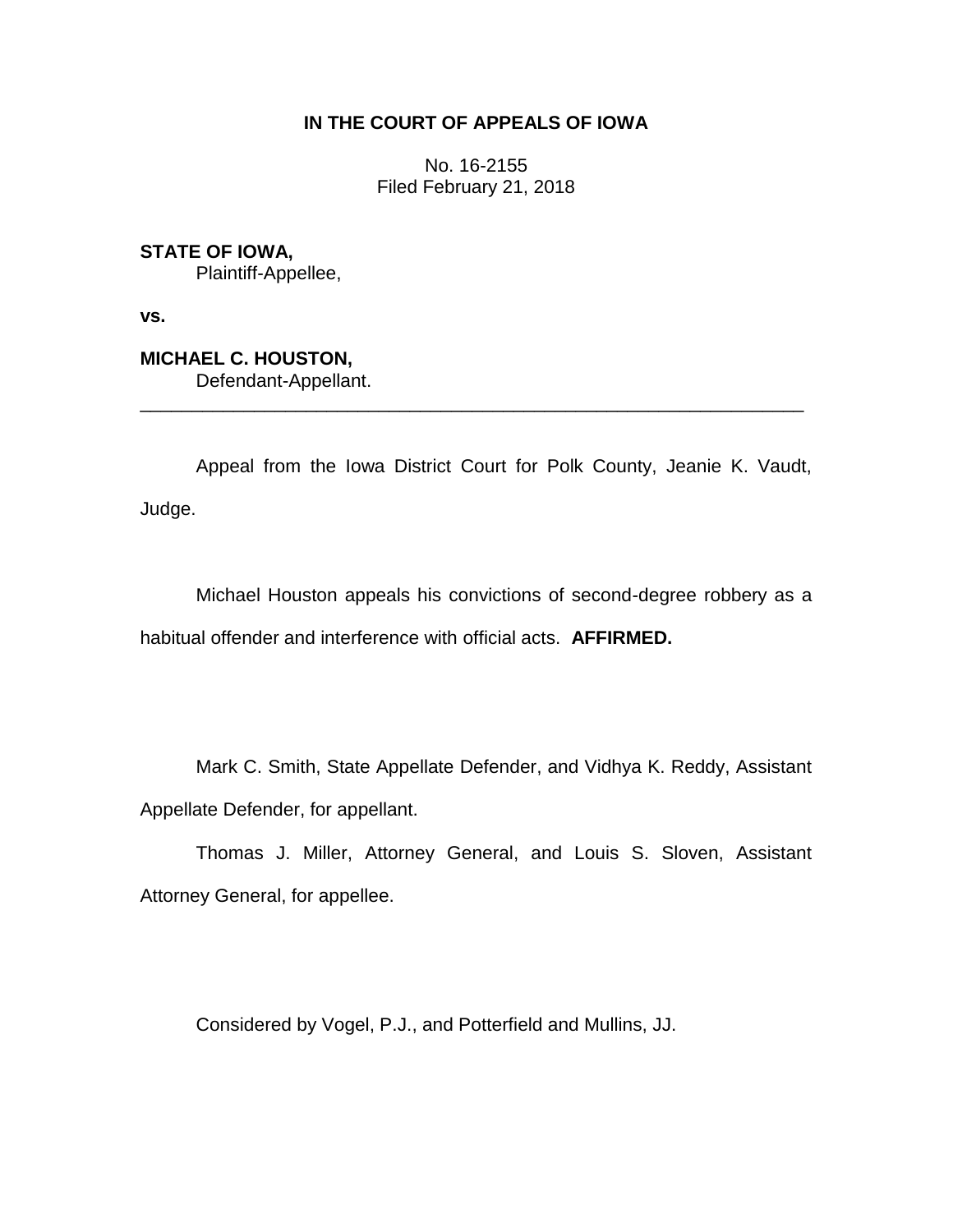### **MULLINS, Judge.**

Michael Houston appeals his convictions of second-degree robbery as a habitual offender and interference with official acts. He contends (1) the evidence presented was insufficient to support one of the alternative theories of the second-degree robbery charge; (2) the district court erred in permitting the State to elicit irrelevant and prejudicial testimony regarding his income and employment and in allowing the State to use his financial affidavit to impeach him; (3) the district court erred in permitting the State to question him about the contents of letters he sent to witnesses, insinuating his wrongdoing in connection therewith; and (4) the prosecutor's alleged argumentative remarks, disparaging examination of him at trial, and statements in closing argument amounted to prosecutorial error resulting in a denial of his right to a fair trial. Houston also argues his counsel rendered ineffective assistance in failing to properly object to the evidence, questioning, and remarks falling under arguments two through four.

### **I. Background Facts and Proceedings**

Based upon the evidence presented, a reasonable jury could have found the following facts. On July 3, 2016, at approximately 11:30 p.m., Merle Wilson was in his vehicle in the dark parking lot of a closed restaurant. He was waiting to pick up his granddaughter, who was working the closing shift at the restaurant. Wilson played games on his phone while waiting. Wilson heard a tap on his window and turned to observe what appeared to be a sawed-off shotgun pointing at his head. The wielder, Houston, ordered Wilson out of the car, and Wilson complied. Houston continued to point the gun-like object at Wilson and ordered, "Give me your fucking phone." Wilson declined, upon which Houston jabbed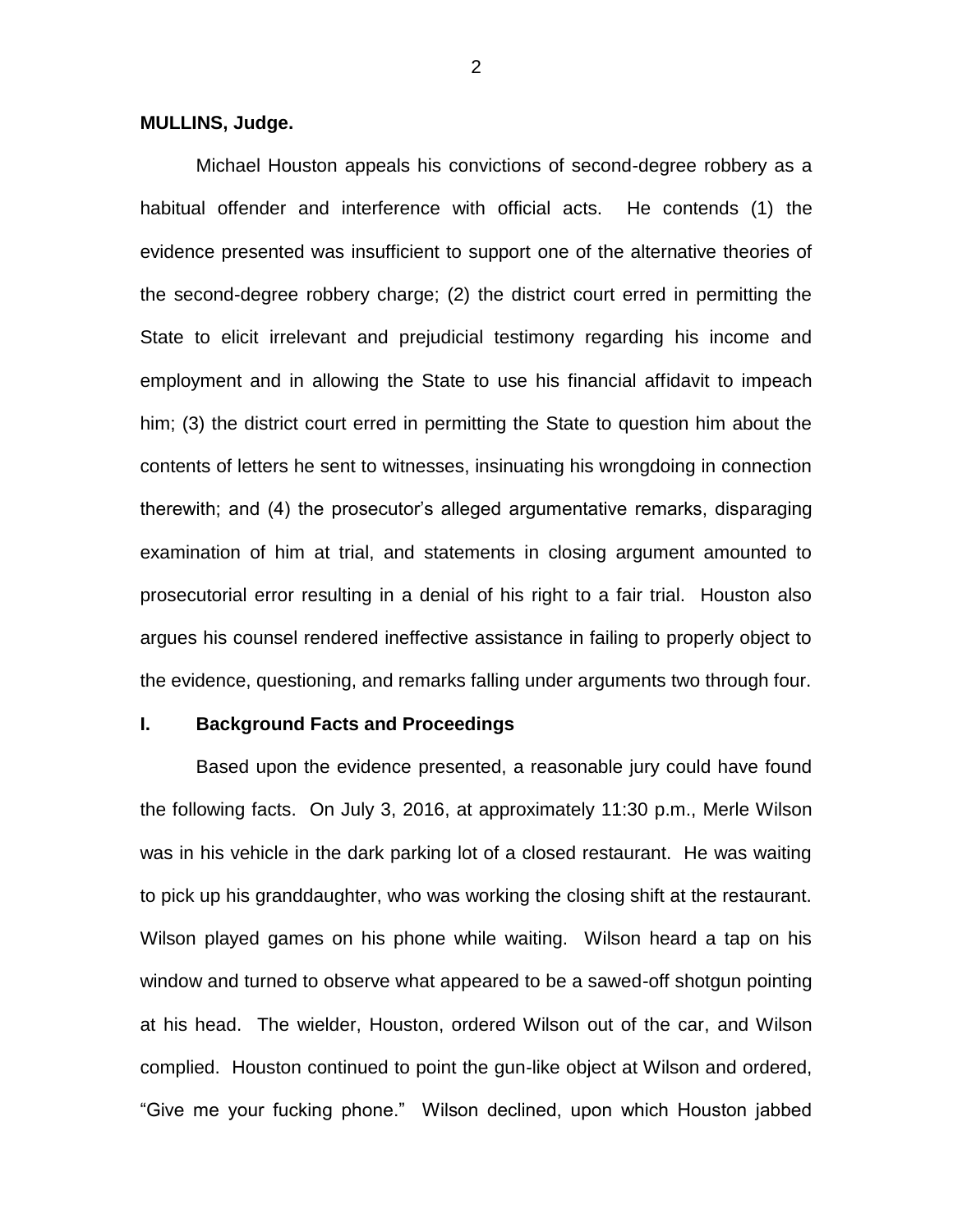Wilson in the stomach with the object and advised, "You're going to get it." After a few jabs, Wilson attempted to grab the object<sup>1</sup> from Houston, and a tussle ensued. Seconds later, Houston struck Wilson on the back of the head with a flashlight, and Wilson fell to the ground. When Wilson attempted to get up, Houston struck him with the flashlight a second time. At this point, a restaurant employee, who was sitting in a separate vehicle located next to Wilson's, intervened, and Houston left the scene. Wilson called the police.

Officer Ryan Neumann of the Des Moines Police Department received a description of the suspect and canvassed the area. He located Houston, who matched the description, in an alley. Neumann identified himself as a police officer and advised Houston to put his hands on a nearby fence. Houston moved toward Neumann with a metal object in his hand and advised, "You're going to have to shoot me." Due to Houston's subsequent movements, Neumann pepper sprayed Houston, after which Houston attempted to flee. Another officer joined Neumann in his chase of Houston and threatened Houston with the use of his taser, upon which Houston stopped, and the officers "went hands-on with" and secured him. Among other items found in the area and on Houston's person, the officers found an object resembling a sawed-off shotgun. Houston testified this object belonged to him, and he discarded it in the area upon his initial encounter with law enforcement.

Houston was charged by trial information with first-degree robbery and interference with official acts with a dangerous weapon. The district court

 $\overline{a}$ 

 $1$  When Wilson touched the object he initially thought was a shotgun, he realized it was not a real firearm.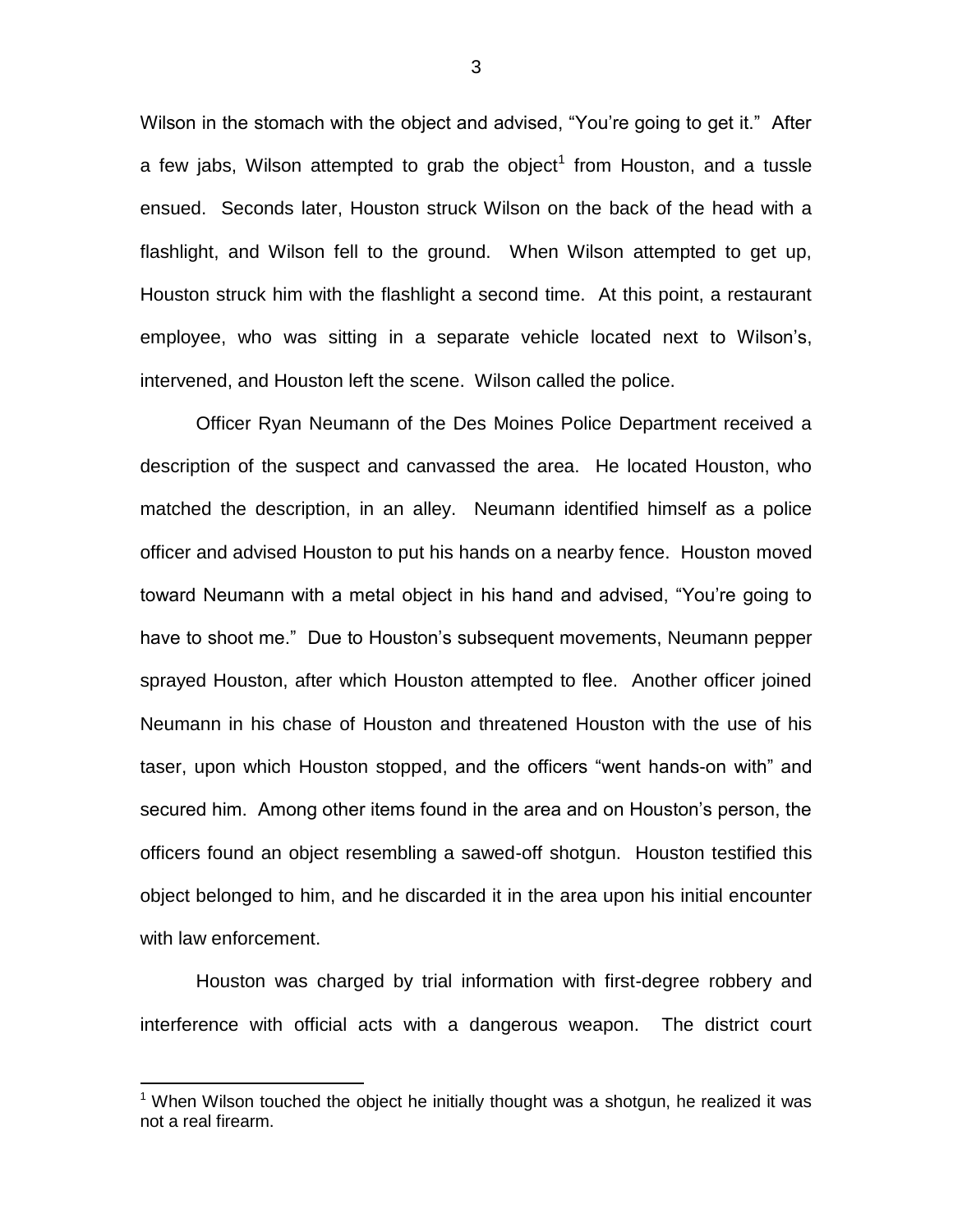granted the State's subsequent motion to amend the trial information to include a habitual-offender enhancement. A jury found Houston guilty of the lesserincluded offenses of second-degree robbery and interference with official acts without a dangerous weapon. Houston subsequently stipulated to his status as a habitual offender. The district court denied Houston's motion for a new trial and motion in arrest of judgment. Houston appealed following the imposition of sentence.

#### **II. Sufficiency of the Evidence**

Houston argues he is entitled to a new trial because the jury returned a general verdict on a marshalling instruction that allowed the jury to consider multiple theories of culpability, one of which was unsupported by substantial evidence. He specifically contends the evidence was insufficient to establish that he inflicted a serious injury, and because there is no way of knowing which theory of culpability the jury accepted, he should be afforded a new trial. The State contests error preservation on this issue, arguing Houston did not object to the jury instruction with "concrete particularity." We elect to bypass the State's error-preservation argument and proceed to the merits. *See, e.g.*, *State v. Taylor*, 596 N.W.2d 55, 56 (Iowa 1999) (bypassing an error-preservation issue and proceeding to the merits of the appeal).

The jury was instructed that "[a] serious injury is any bodily injury which creates a substantial risk of death or which causes serious permanent disfigurement." *Cf.* Iowa Code § 702.18(1)(b) (2016). The term "bodily injury" was defined as any "physical pain, illness or any impairment of physical condition." *See State v. Gordon*, 560 N.W.2d 4, 6 (Iowa 1997) (quoting *State v.*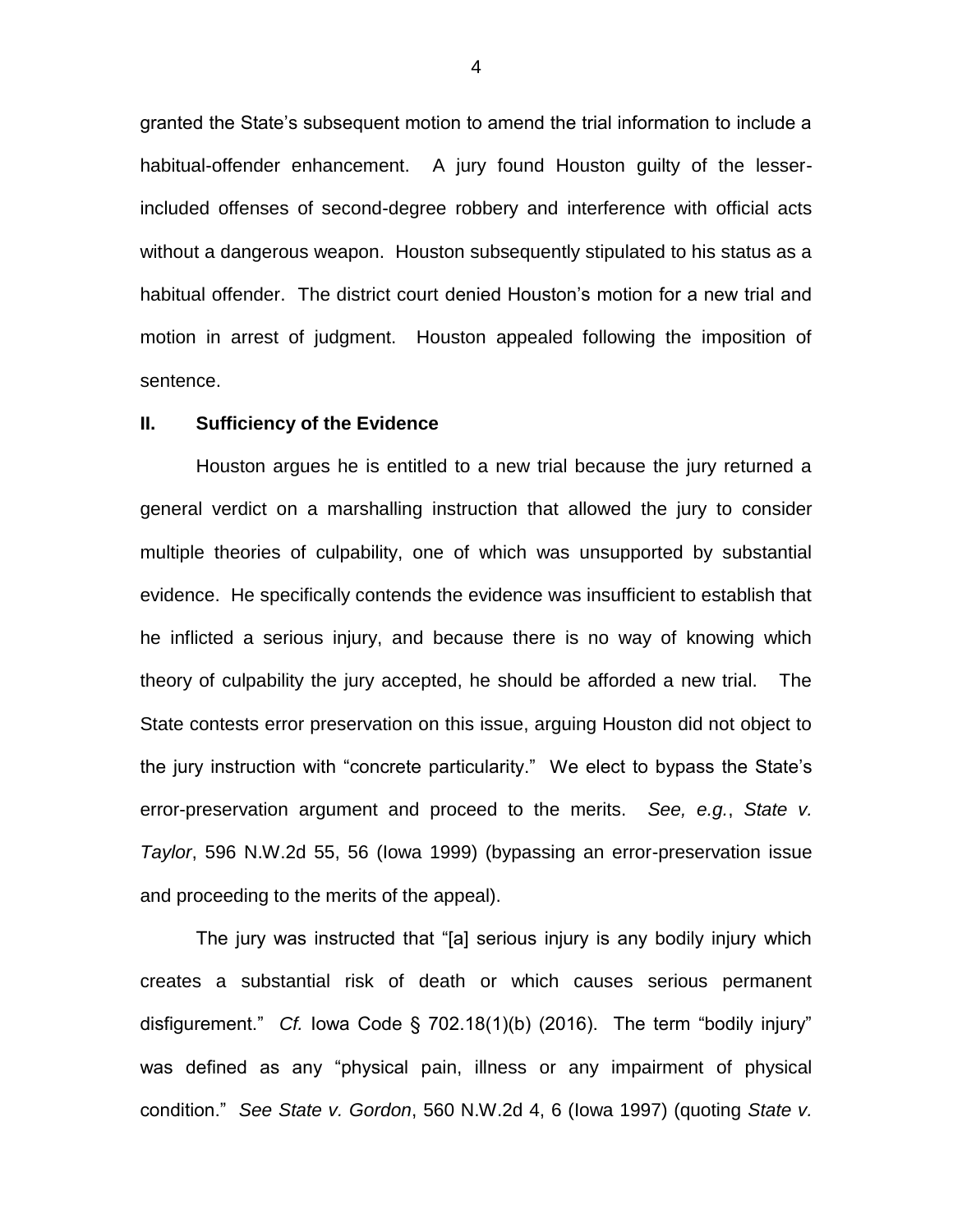*McKee*, 312 N.W.2d 907, 913 (Iowa 1981)) (noting Iowa's adoption of the Model Penal Code's definition of bodily injury).

According to Wilson's testimony, he sustained two cuts on the back of his head. He testified at trial he continues to have a three-inch-long, "permanent crease" on the back of his head where he was wounded. Wilson's wife testified she has cut her husband's hair for approximately ten years and, as a result of Wilson's altercation with Houston, Wilson now has "a dent in the back of his head." Houston characterizes Wilson's injury as a mere scar and argues not all scars amount to a serious permanent disfigurement. We agree with Houston that scarring is not a "per se serious permanent disfigurement." *See State v. Hanes*, 790 N.W.2d 545, 554 (Iowa 2010). The appropriate practice, however, is to "leave it to the jury to determine whether a scar constitutes a serious permanent disfigurement." *Id.* We conclude there was sufficient evidence upon which the jury could have found Houston caused Wilson to suffer a serious injury. Therefore, we affirm the district court's denial of Houston's motions for judgment of acquittal.

#### **III. Evidentiary Rulings**

#### A. Houston's Employment and Financial Affidavit

During the State's cross-examination of Houston, it inquired into whether Houston was employed; Houston responded in the negative. The State returned to the subject later in its cross-examination and questioned Houston if his lack of employment means he does not make any money. Defense counsel objected to the question on relevance grounds. The objection was overruled. The State then presented Houston with a copy of his financial affidavit, which Houston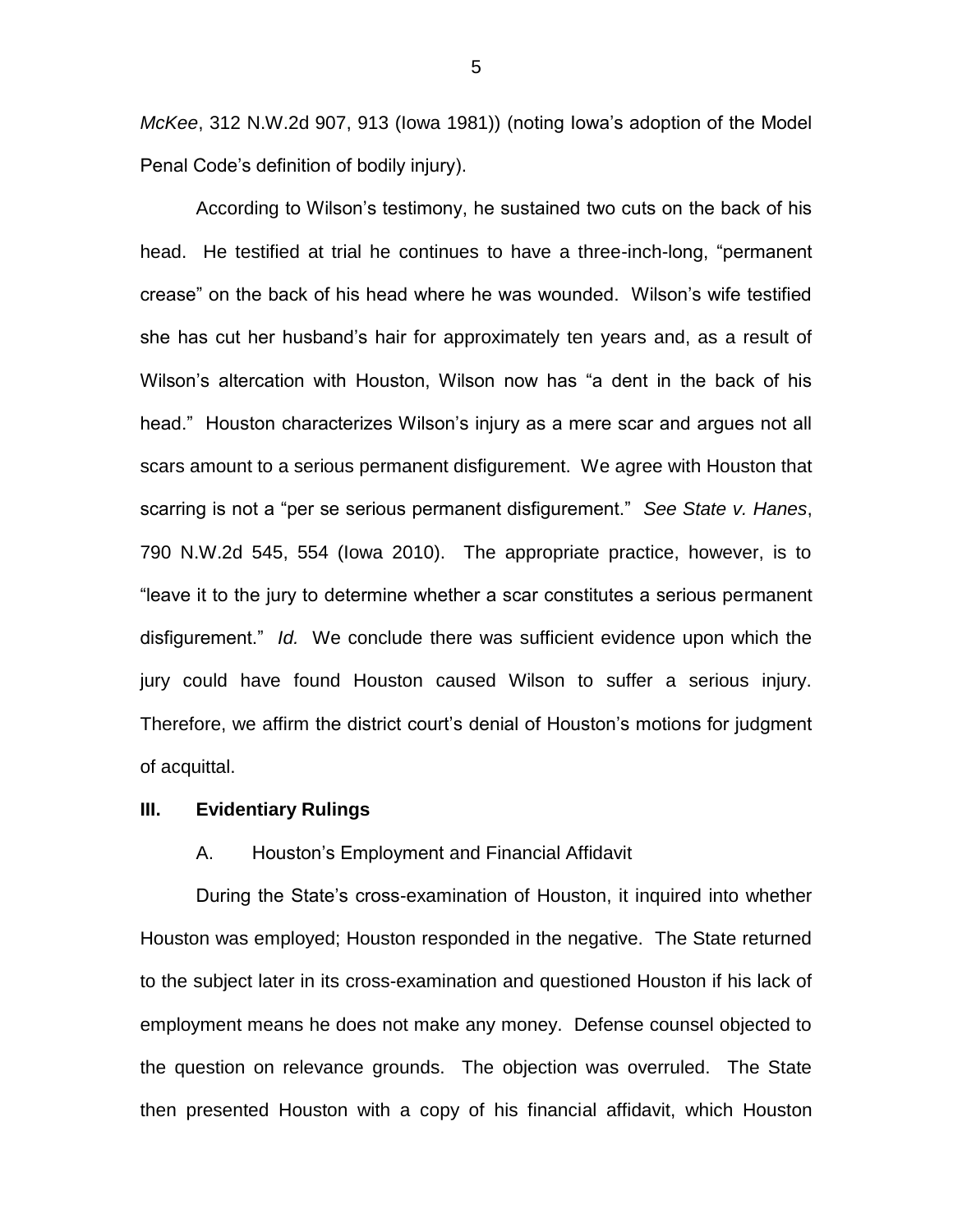verified he signed under penalty of perjury. The State then proceeded to question Houston about his assertion on his financial affidavit that he does, in fact, have a job and works ten to fifteen hours per week. On redirect, Houston explained someone else filled out the document for him before he signed it, and he explained to that person that he does not have a job but he does tattoo work "sometimes here, sometimes there." In his explanation, Houston also implicitly revealed he was being represented at State expense when he indicated the person who filled out the affidavit for him might have been with the public defender's office. In closing argument, the State returned to the subject and emphasized Houston's misstatement on his financial affidavit reflected negatively on his credibility.

#### B. Letters to Witnesses

On cross-examination, the State questioned Houston regarding letters he sent to two witnesses prior to trial. Houston's counsel objected to questioning regarding the letters on relevance grounds but, again, the objection was overruled. Upon questioning by the State, Houston stated he sent letters to two witnesses and advised them that he had inadvertently been provided with their addresses and social security numbers. On redirect examination, Houston explained he merely wanted to let these individuals know that he had accidently been provided with their personal information. The State returned to the subject on re-cross-examination and, through questioning, insinuated Houston engaged in wrongdoing by sending the letters rather than returning the information he received to his attorney. In closing argument, the State argued Houston's conduct in relation to the letters reflected poorly on his credibility: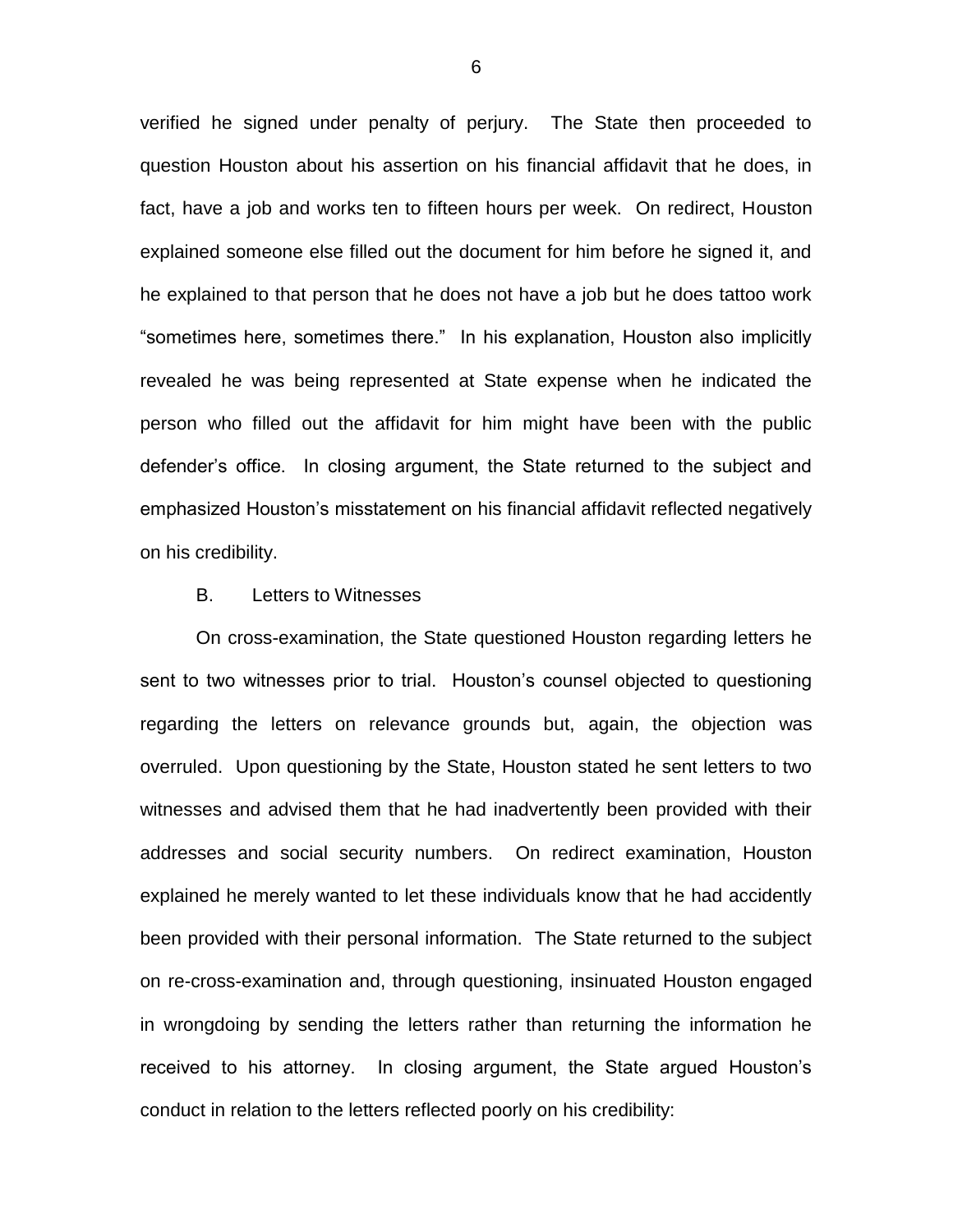Not only that, credibility, believability. Remember the letter. He got possession of Social Security numbers by accident, inadvertently, from his lawyer who's defending him. And then he takes that and what does he do?

He writes to the State witnesses who are going to come testify against him. And you know what he tells them? He says it's the courts that provided it to him. Seriously. Credibility, believability. Because that's his version; right?

Implicit in the State's efforts on this subject was that Houston was attempting to intimidate witnesses by advising them he possessed sensitive personal information.

C. Discussion

Houston contends the foregoing was irrelevant and prejudicial. As to the evidence regarding his employment and financial affidavit, he specifically argues the elicited testimony was irrelevant to any material issue in the case and the questioning prejudiced him by intending to improperly portray him as a dishonest person. As to the questioning regarding the letters, Houston contends the State's questioning and argument improperly and prejudicially insinuated that he engaged in wrongdoing that was immaterial to the charged crime.

"Evidentiary rulings are generally reviewed for abuse of discretion." *State v. Tipton*, 897 N.W.2d 653, 690 (Iowa 2017). "An abuse of discretion occurs when the trial court exercises its discretion 'on grounds or for reasons clearly untenable or to an extent clearly unreasonable.'" *Id.* (quoting *State v. Buenaventura*, 660 N.W.2d 38, 50 (Iowa 2003)). "If we find an abuse of discretion, we will only reverse if prejudice is shown." *Id.*

We agree with Houston that the subject matter of the cross-examination regarding his employment and income was irrelevant to any material issue in the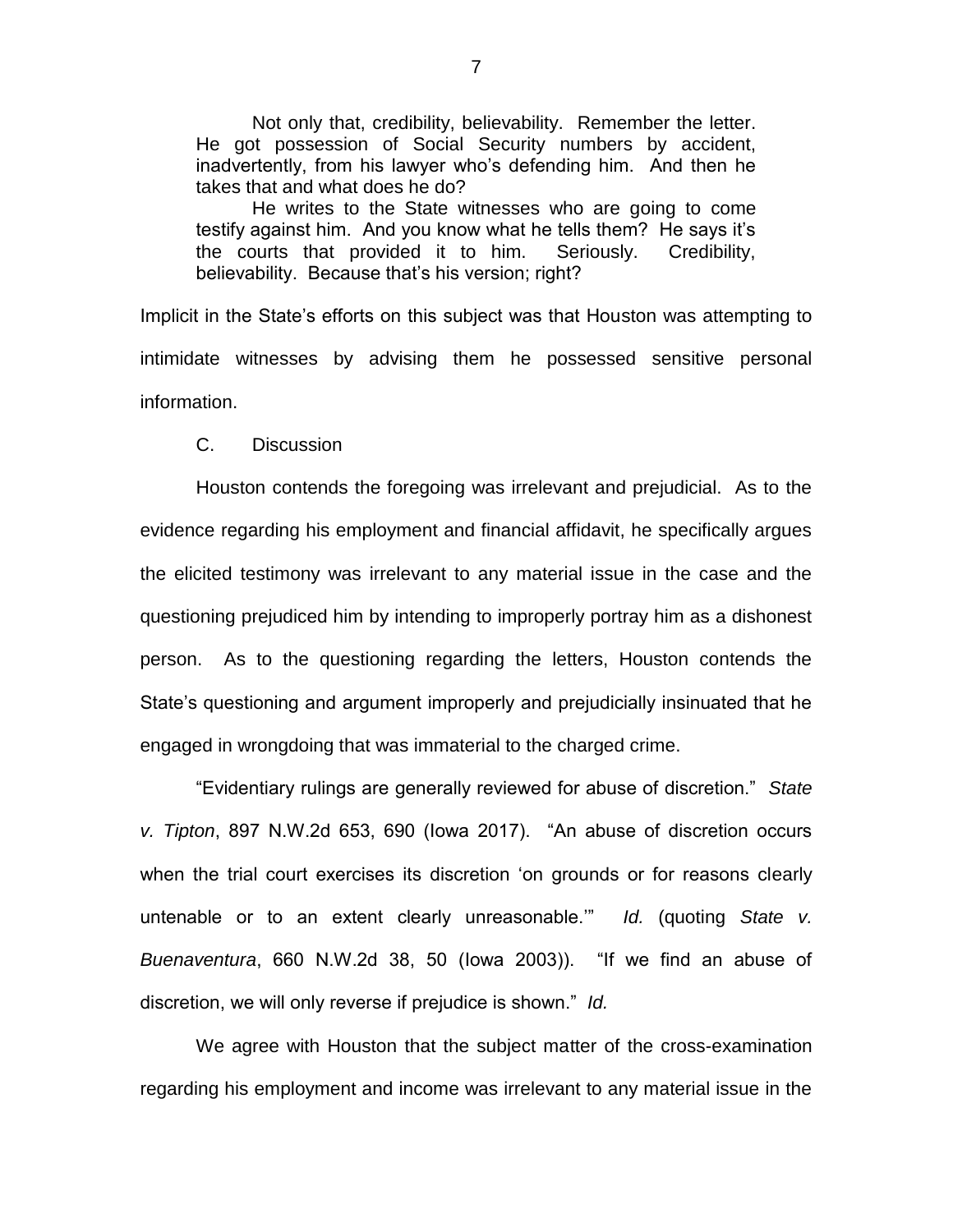case, as it was wholly unrelated to the charged crime. *See* Iowa R. Evid. 5.401. *Compare State v. Roghair*, 353 N.W.2d 433, 434–35 (Iowa Ct. App. 1984) (concluding questioning of the defendant regarding his financial status as shown on his affidavit of indigency in a case involving the theft of a rifle "was irrelevant and immaterial to any matters in issue" where the defendant's financial status was generally unrelated to the charged crime), *with State v. Wixom*, 599 N.W.2d 481, 487 (Iowa Ct. App. 1999) (concluding evidence of indigency was relevant to cast doubt on defendant's assertion that he was not a drug dealer, which related to the charged offense), *and State v. Kane*, 492 N.W.2d 209, 210–11 (Iowa Ct. App. 1992) (distinguishing *Roghair* on the basis that "the relationship between Roghair's financial condition and his motives were far more attenuated than the evidence of Kane's financial need," which was "close-coupled" with Kane's possession of a substantial sum of currency shortly after a burglary). *See generally State v. Hill*, 243 N.W.2d 567, 571 (Iowa 1976) ("It is well settled . . . the right to impeach by prior inconsistent statements is not without limit. The subject of the inconsistent statement, if it is to be admissible, must be material and not collateral to the facts of the case.").

We also agree that the questioning regarding Houston's letters to State witnesses was wholly irrelevant to the case. *See* Iowa R. Evid. 5.401 (defining relevant evidence as "evidence having any tendency to make the existence of any fact that is *of consequence to the determination of the action* more probable or less probable than it would be without the evidence" (emphasis added)). Because the challenged evidence and testimony was irrelevant, we conclude the district court abused its discretion in allowing it.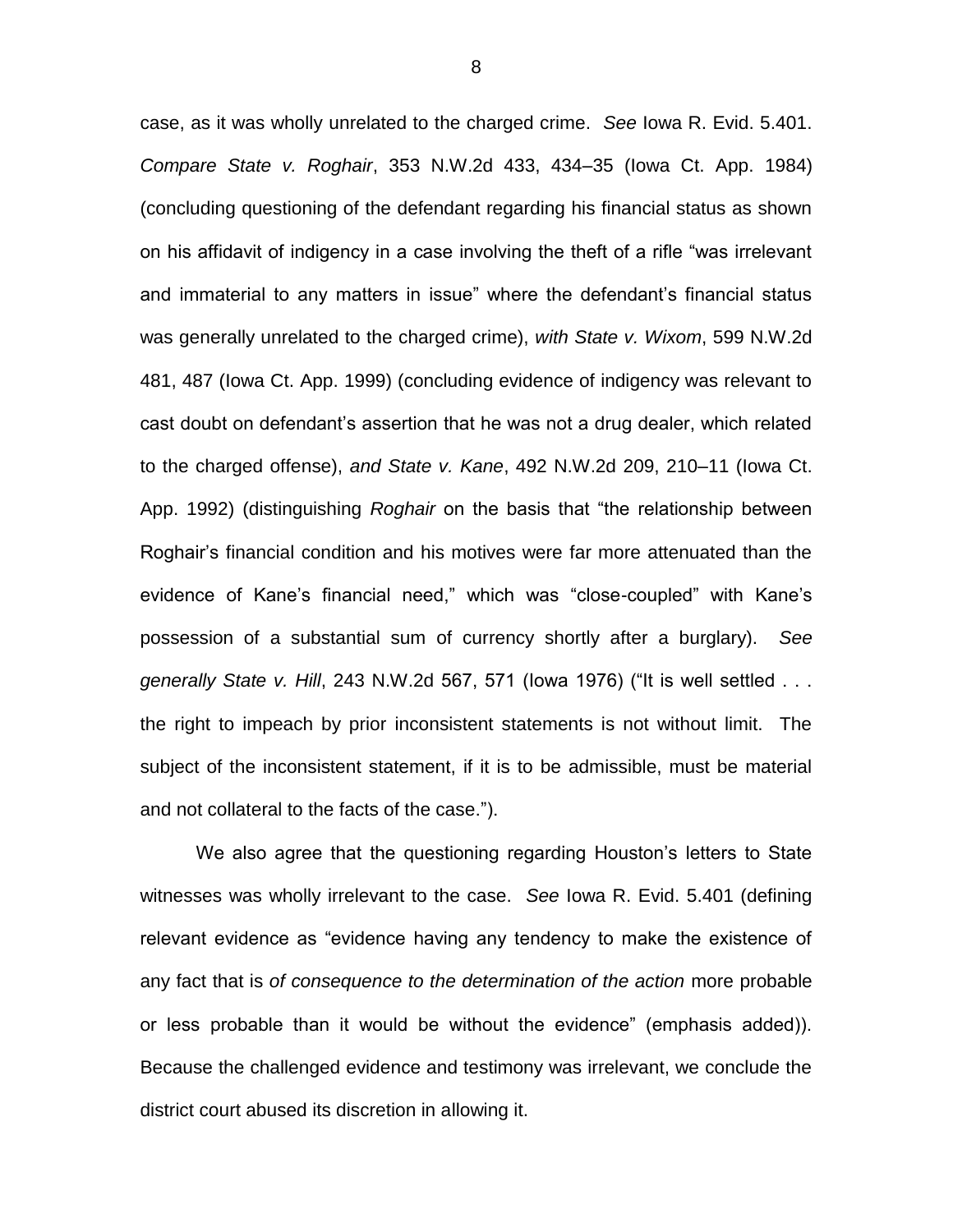However, not all evidentiary errors require reversal. *See* Iowa R. Evid. 5.103(a); *State v. Sullivan*, 679 N.W.2d 19, 29 (Iowa 2004). The real question in this case is whether the admission of this evidence resulted in prejudice to Houston. "[E]rror in an evidentiary ruling that is harmless may not be a basis for relief on appeal." *State v. Parker*, 747 N.W.2d 196, 209 (Iowa 2008). Under the harmless-error standard, when an abuse of discretion is found, we presume prejudice unless the contrary is affirmatively established. *Id.* "When a nonconstitutional error is claimed, as in this case, the test is whether the rights of the objecting party have been 'injuriously affected by the error' or whether the party has 'suffered a miscarriage of justice.'" *Id.* (quoting *Sullivan*, 679 N.W.2d at 29). The harmless-error analysis is broader than the prejudice assessment under rule 5.403. *See Sullivan*, 679 N.W.2d at 30. "It accepts that error has seeped into the trial, but does not allow the error to serve as grounds for reversal of the conviction or other relief if the overall circumstances affirmatively establish the error did not affect the substantive rights of the defendant." *Parker*, 747 N.W.2d at 209.

A variety of circumstances are considered in determining the existence of harmless error, one being "the existence of overwhelming evidence of guilt." *Id.* at 210. In this case, the convictions were clearly based on overwhelming evidence of Houston's guilt. We recognize that the jury's verdict necessarily turned upon its credibility determinations. Houston recognizes this as well and, accordingly, seems to argue that the improper evidence played a major role in the jury's obvious rejection of his version of the events that occurred on the night in question. But, in light of the evidence presented, Houston's version of the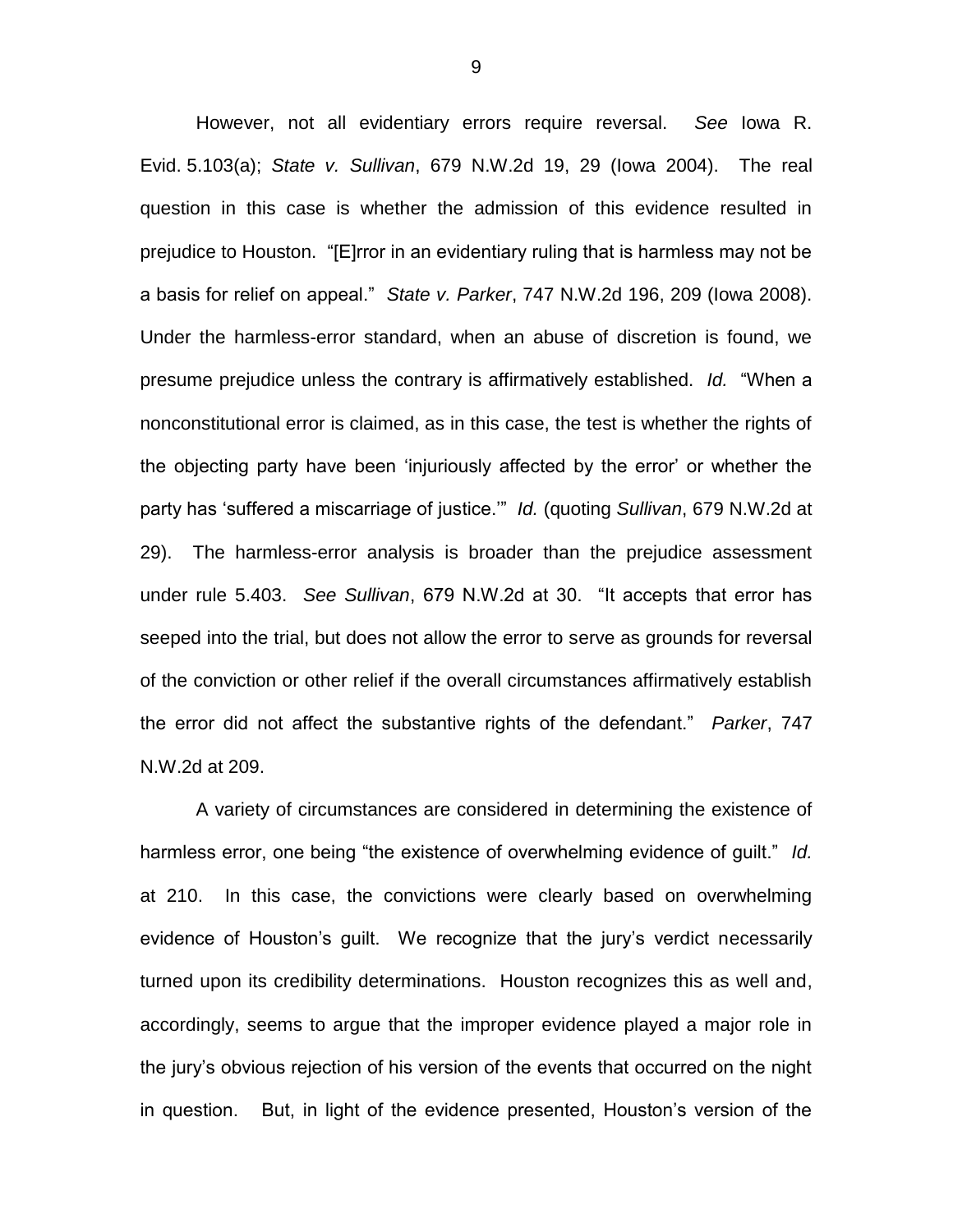events was illogical at best and, therefore, not credible. Houston testified he approached Wilson's vehicle on the night in question to get "a light" for a cigarette. After knocking on Wilson's car window, according to Houston, "things happened extremely quickly," as Wilson exited his vehicle and "just grabbed at" and assaulted Houston. Houston denied ordering Wilson out of his vehicle, demanding his cell phone, or brandishing the wooden, gun-like object. Houston's actions during the ensuing tussle were purportedly made in self-defense. However, Houston admitted he had the wooden, gun-like object in his possession and that he discarded it upon his encounter with law enforcement because he "was worried." Houston was unable to provide a concrete explanation as to how Wilson was aware of the item. No cigarettes were found on Houston's person or among his belongings. Houston's self-serving account of his subsequent contact with law enforcement was also unconvincing.

Based on the existence of overwhelming evidence of guilt, we conclude the record affirmatively establishes that Houston's rights were not injuriously affected by the evidentiary errors and that he did not suffer a miscarriage of justice. We therefore decline to grant Houston's request for a new trial on these evidentiary issues. As to Houston's vague claims of ineffective assistance of counsel in relation to these evidentiary arguments, for the foregoing reasons, we conclude there is no reasonable probability that, but for the admission of the challenged evidence, the result of the proceeding would have been different. *See Strickland v. Washington*, 466 U.S. 668, 694 (1984). As such, Houston is unable to establish the essential element of prejudice, and his claims of ineffective assistance of counsel fail. *See id.* at 687, 694.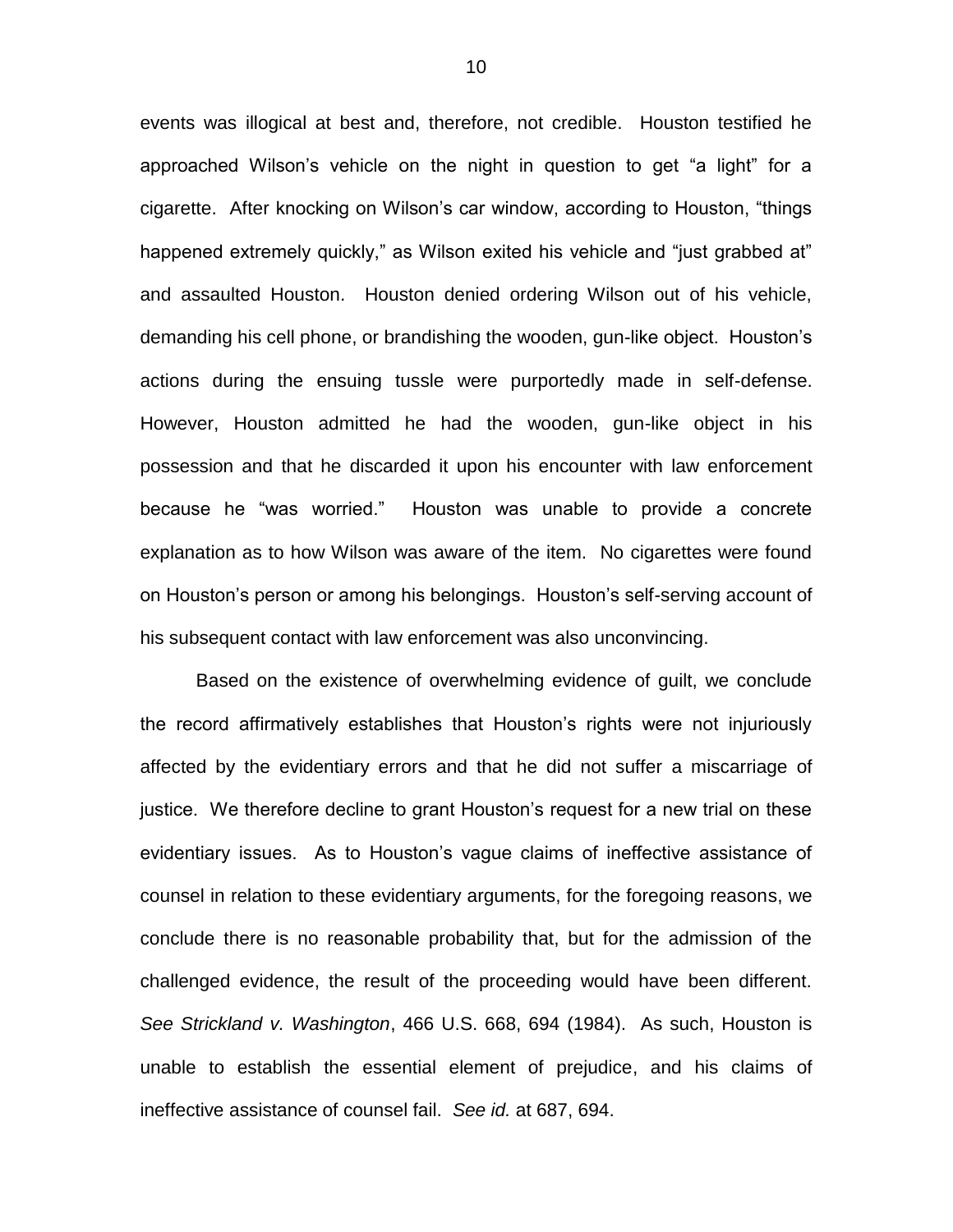# **IV. Prosecutorial Error**<sup>2</sup>

 $\overline{a}$ 

Finally, Houston contends the prosecutor's alleged argumentative remarks, disparaging examination of him at trial, and statements in closing argument amounted to prosecutorial error resulting in a denial of his right to a fair trial. Although defense counsel raised a number of relevance and argumentative objections regarding the challenged conduct of the prosecutor, a number of the challenged statements were not objected to and the prosecutorial-error argument was never raised at trial, nor was a motion for a mistrial ever forwarded. Error was therefore not preserved for our review. *See State v. Krogmann*, 804 N.W.2d 518, 526 (Iowa 2011); *State v. Dahlstrom*, 224 N.W.2d 443, 449 (Iowa 1974). Houston, however, also raises the argument as an ineffective-assistance-ofcounsel claim, claims of which are an exception to the traditional errorpreservation rules. *See State v. Fountain*, 786 N.W.2d 260, 263 (Iowa 2010).

To prevail on his claim of ineffective assistance of counsel, Houston must prove by a preponderance of the evidence that (1) his counsel was deficient in failing to perform an essential duty and (2) prejudice resulted. *Strickland*, 466 U.S. at 687; *State v. Harris*, 891 N.W.2d 182, 185 (Iowa 2017) (quoting *State v. Straw*, 709 N.W.2d 128, 133 (Iowa 2006)).

 $2$  Claims relating to a prosecutor's behavior at trial have historically been referred to as prosecutorial misconduct. However, our supreme court has adopted a distinction "between incidences of prosecutorial error and prosecutorial misconduct" and noted "[a] prosecutor who has committed error should not be described as committing misconduct." *State v. Schlitter*, 881 N.W.2d 380, 393–94 (Iowa 2016). "While the analysis for prosecutorial error and prosecutorial misconduct are the same, the phrase prosecutorial error should be used to describe instances of mistake, human error, or poor judgment." *State v. Royer*, No. 16-1206, 2017 WL 4570431, at \*2 n.1 (Iowa Ct. App. Oct. 11, 2017).